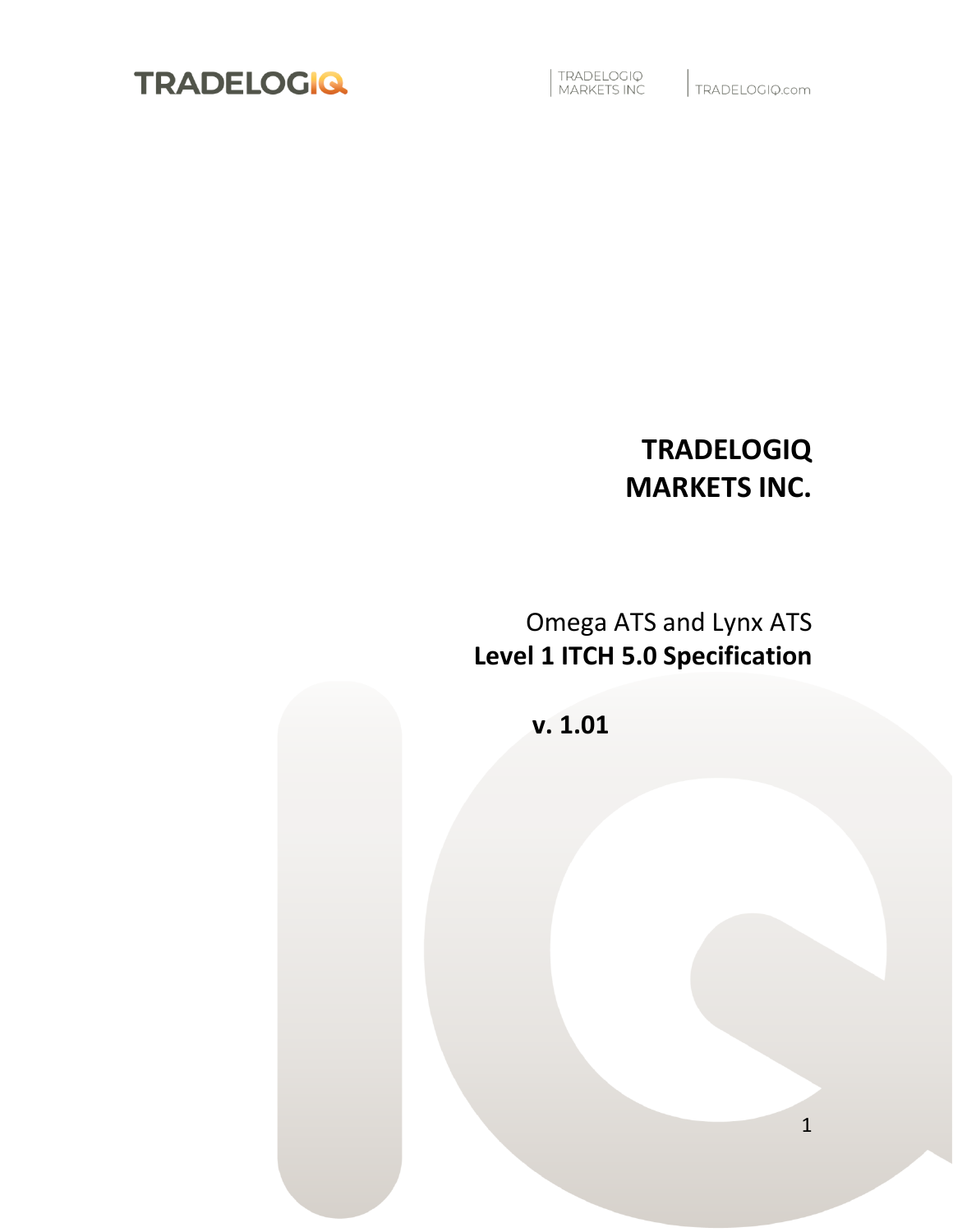## <span id="page-1-0"></span>**Revision History**

| Date             | <b>Revision</b> | Description of Change                                                                                                                                                                                                                                                                                                                                             |  |  |
|------------------|-----------------|-------------------------------------------------------------------------------------------------------------------------------------------------------------------------------------------------------------------------------------------------------------------------------------------------------------------------------------------------------------------|--|--|
| March 3, 2020    | 1.00            | <b>Base Line</b>                                                                                                                                                                                                                                                                                                                                                  |  |  |
| January 30, 2022 | 1.01            | Added values 'B' and 'R' to Event Code of System Event Message to<br>indicate Market-Wide Circuit Breaker halt and resumption.<br>CUSIP will no longer be published in Stock Directory and Extended Stock<br>Directory messages. The format/layout of the Stock Directory messages<br>will remain unchanged, the field will be blank and reserved for future use. |  |  |
|                  |                 |                                                                                                                                                                                                                                                                                                                                                                   |  |  |
|                  |                 |                                                                                                                                                                                                                                                                                                                                                                   |  |  |
|                  |                 |                                                                                                                                                                                                                                                                                                                                                                   |  |  |
|                  |                 |                                                                                                                                                                                                                                                                                                                                                                   |  |  |
|                  |                 |                                                                                                                                                                                                                                                                                                                                                                   |  |  |

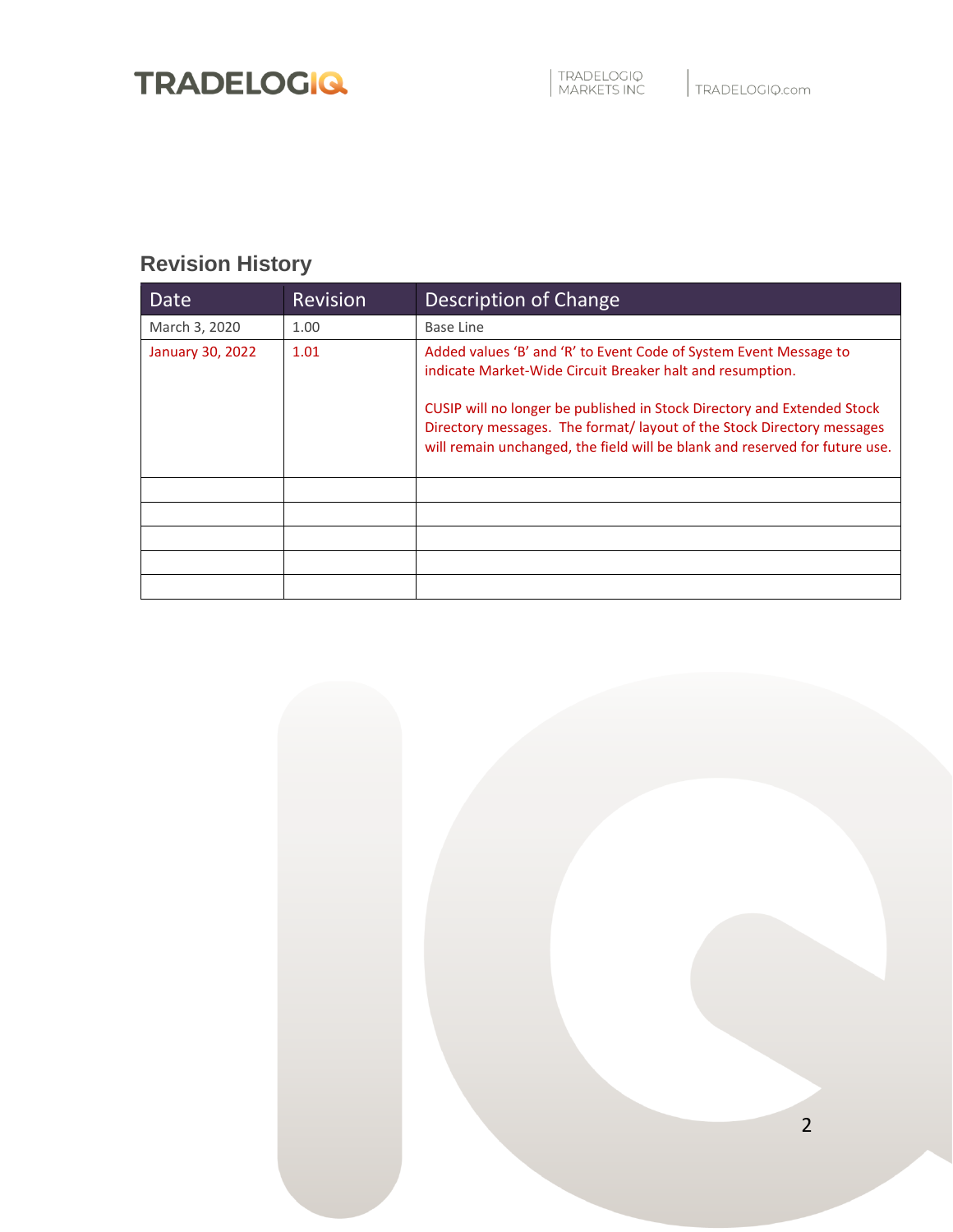## Contents

| $\mathbf 1$    |       |  |
|----------------|-------|--|
| $\overline{2}$ |       |  |
|                | 2.1   |  |
|                | 2.2   |  |
|                | 2.3   |  |
|                | 2.3.1 |  |
|                | 2.3.2 |  |
|                | 2.3.3 |  |
|                | 2.3.4 |  |
|                | 2.3.5 |  |
|                | 2.3.6 |  |
|                | 2.3.7 |  |
|                | 2.3.8 |  |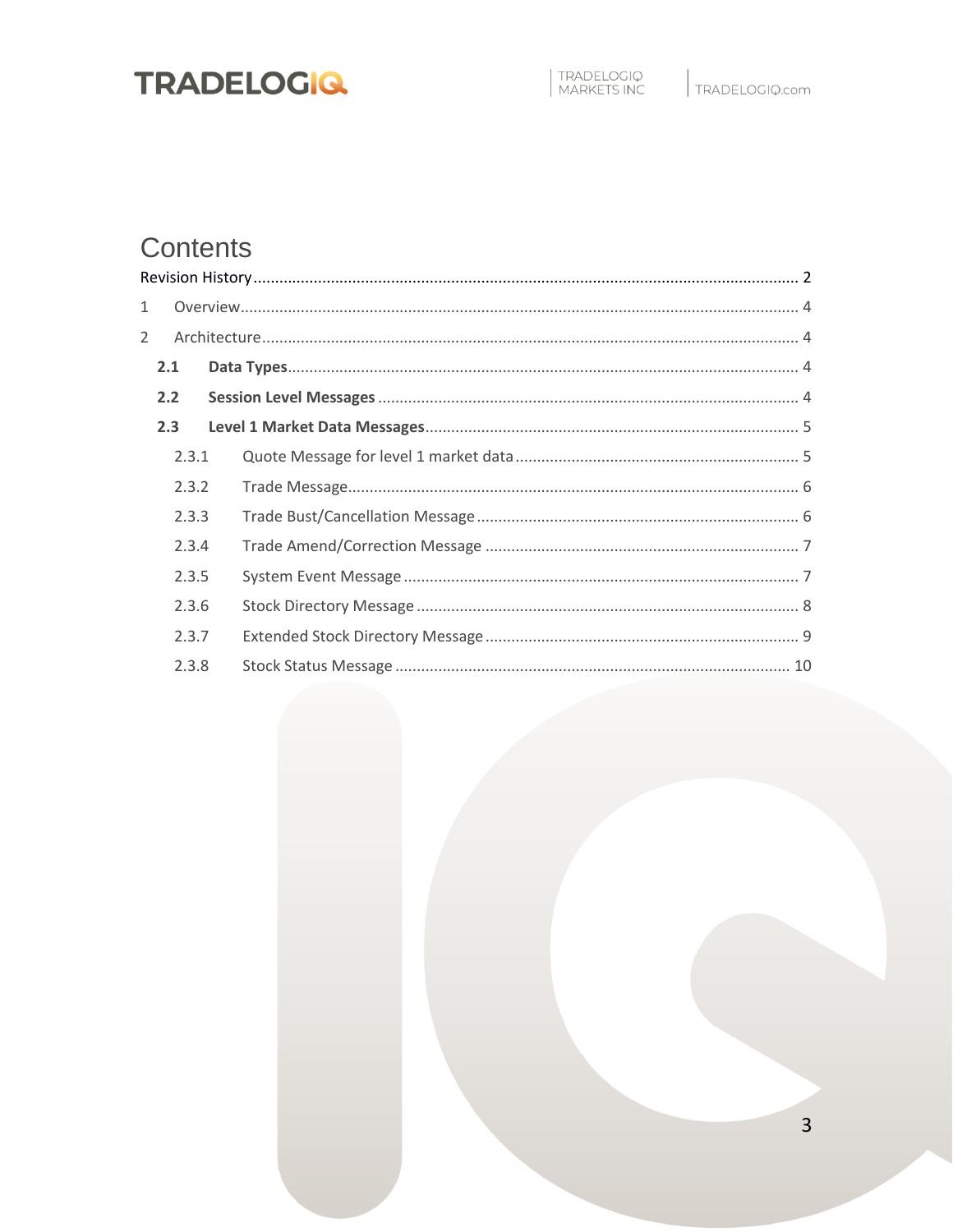### <span id="page-3-0"></span>**1 Overview**

Tradeloqiq ITCH 5.0 is the outbound protocol for our direct market data feed offered by Tradelogiq which applies to both Omega ATS' and Lynx ATS' multicast feeds. There are deviations from the standard ITCH format and Tradelogiq encourages users to go through the document to ensure their feed processors are set up correctly.

The protocol features the following data elements:

- Quote data: Tradelogiq will provide Quote data using the standard ITCH format
- Execution messages: These reflect regular executions; trade amend and trade cancellation
- Administrative messages: Session level messages, symbol state changes and symbol directory messages are included:
- Symbol status messages are used to inform market participants when a security is halted or released for trading.
- Symbol Directory messages provide security data such as the mapping of the Symbol to the Instrument ID as well as information on each security.
- Session messages such as start of day, end of day and emergency market halt/resume.

### <span id="page-3-1"></span>**2 Architecture**

The ITCH 5.0 feed is made up of a series of sequenced messages that make up the ITCH 5.0 protocol. These are typically delivered using a higher level protocol that takes care of sequencing and delivery guarantees.

Tradeloqiq utilizes the SoupTCP protocol or the QTP protocol as the higher level delivery protocol for ITCH 5.0. Please refer to the documents below for details. ITCH is an outbound market data feed only. The ITCH protocol does not support order entry.

- Tradelogiq SoupBinTCP Specification (SoupBinTCP Protocol)
- Tradelogiq QTP64 Multicast Specification (MoldUDP64 Protocol)

### <span id="page-3-2"></span>**2.1 Data Types**

Numeric fields are all big-endian (network byte order) binary encoded integers. Unless otherwise noted, they are unsigned.

Prices are integer fields 6 whole numbers and 4 decimal digits.

Timestamp is an integer and represents nanoseconds since midnight. (The same format as Itch L2)

Alphanumeric fields are left justified, ASCII fields and padded on the right with spaces.

### <span id="page-3-3"></span>**2.2 Session Level Messages**

Please, refer to high level protocol specification.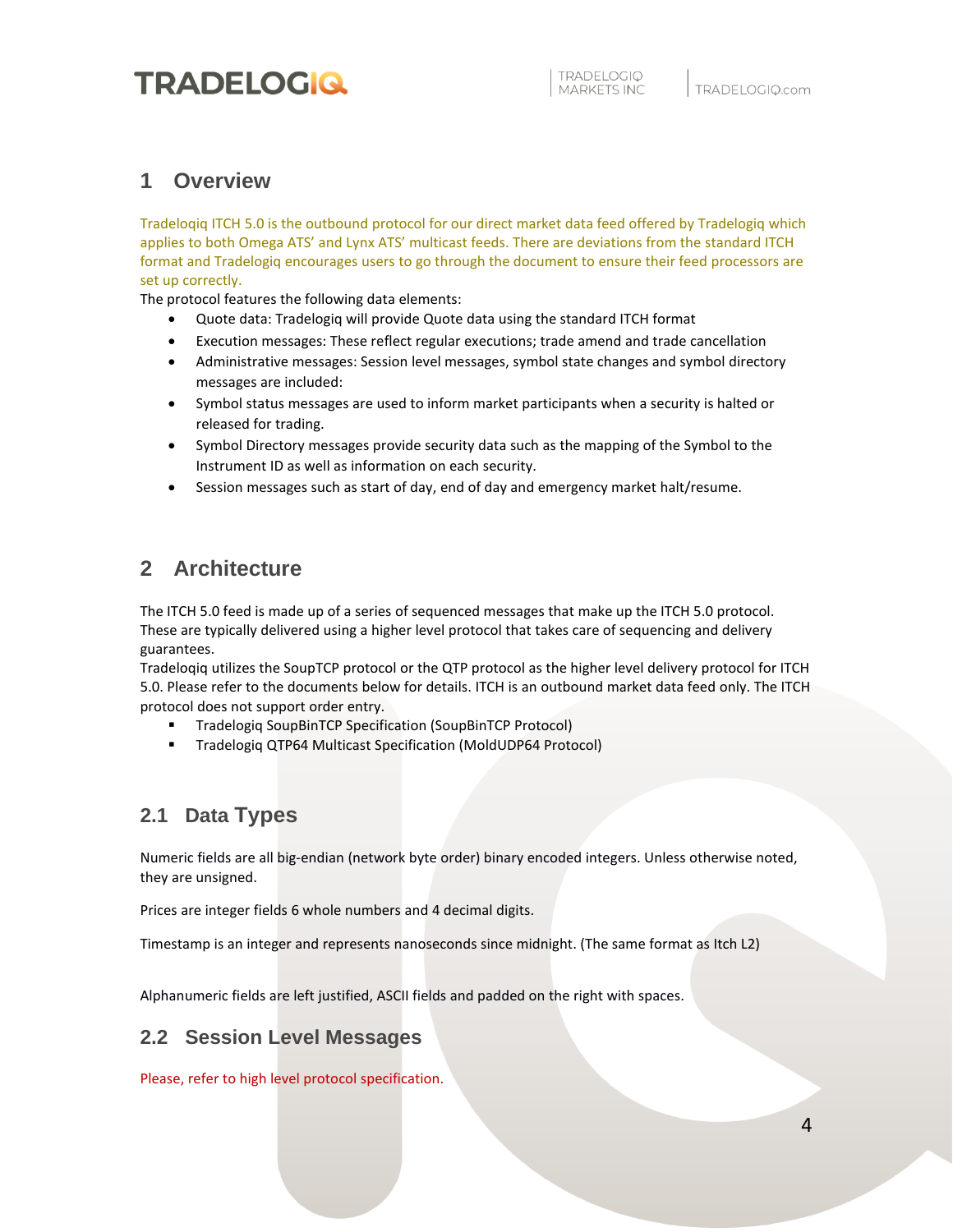### <span id="page-4-0"></span>**2.3 Level 1 Market Data Messages**

*The following represent all information subscriber should expect to receive on daily basis.*

#### <span id="page-4-1"></span>2.3.1 **Quote Message for level 1 market data**

Below Message is used to relay Quotation Report. Tradelogiq's BBO will broadcast real-time updates every time Tradelogiq's top of book changes.

| <b>Quote Message</b>  |                |                |                            |                                                                                                                  |
|-----------------------|----------------|----------------|----------------------------|------------------------------------------------------------------------------------------------------------------|
| <b>Name</b>           | <b>Offset</b>  | Length         | Data type                  | <b>Description</b>                                                                                               |
| Message Type          | 0              | 1              | Alphanumeric               | W – Quotation Report                                                                                             |
| Reserved              | 1              | $\mathbf{1}$   | Alpha                      | Reserved                                                                                                         |
| Stock Symbol          | $\mathfrak{p}$ | 10             | Alphanumeric &<br>$\prime$ | Stock Identifier for which BBO quotation<br>message is being generated                                           |
| TimeStamp             | 12             | 8              | Integer                    | Nanoseconds since midnight. (000 for<br>nanosecond value)                                                        |
| <b>Best Bid Price</b> | 20             | 8              | Price                      | Denotes best bid price on Tradelogiq's<br>books either OMEGA or LYNX                                             |
| Best Bid Size         | 28             | $\overline{a}$ | Integer                    | Denotes the total number of shares<br>available for display on Tradelogiq's order<br>books at the best bid price |
| <b>Best Ask Price</b> | 32             | 8              | Price                      | Denotes best ask price on Tradelogiq's<br>order books either OMEGA or LYNX                                       |
| Best Ask Size         | 40             | $\overline{a}$ | Integer                    | Denotes the total number of shares<br>available for display on Tradelogiq's order<br>books at the best ask price |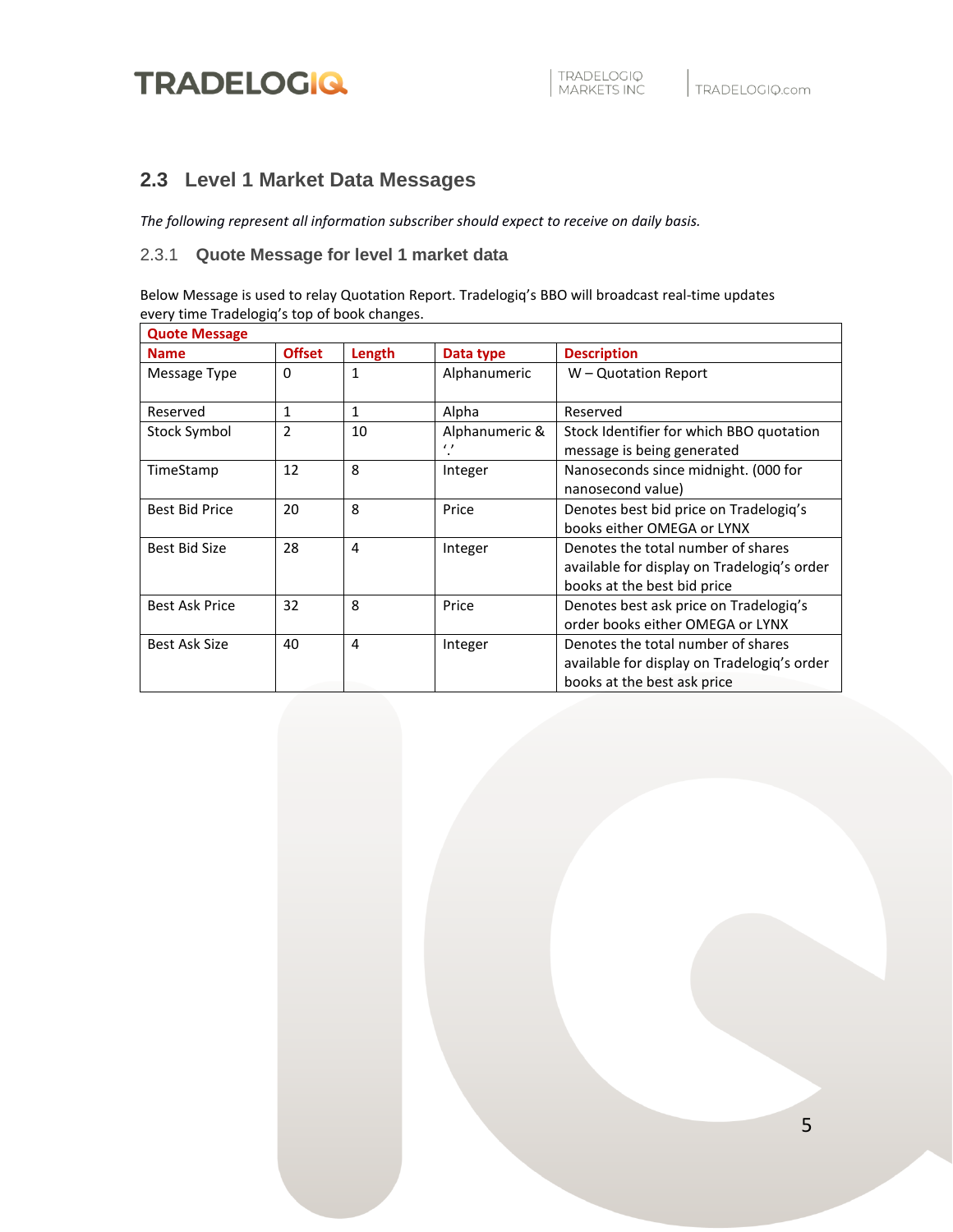#### <span id="page-5-0"></span>2.3.2 **Trade Message**

Following messages is used to relay all transactions available from or reported by Tradelogiq's two trading books for the current business day.

| <b>Trade Report</b> |               |                |                |                                            |  |
|---------------------|---------------|----------------|----------------|--------------------------------------------|--|
| <b>Name</b>         | <b>Offset</b> | Length         | Data type      | <b>Description</b>                         |  |
| Message Type        | 0             | 1              | Alphanumeric   | $T = Trade Report$                         |  |
| Conditions          | $\mathbf{1}$  | 5              | Alpha          | $W - Bypass$                               |  |
|                     |               |                |                | X - Internal Cross                         |  |
|                     |               |                |                | $E - Odd$ Lot                              |  |
|                     |               |                |                | Note: Field may be blank                   |  |
| Stock Symbol        | 6             | 10             | Alphanumeric & | Stock Identifier                           |  |
|                     |               |                | $\prime$       |                                            |  |
| TimeStamp           | 16            | 8              | Integer        | Nanoseconds since midnight. (000 for       |  |
|                     |               |                |                | nanosecond value)                          |  |
| Trade ID            | 24            | 4              | Integer        | Indicates the internal number of the given |  |
|                     |               |                |                | trade transaction                          |  |
| <b>Trade Price</b>  | 28            | 8              | Integer        | The price associated with the trade        |  |
|                     |               |                |                | transaction being reported.                |  |
| Trade Size          | 36            | 4              | Integer        | Number of shares on the trade transaction  |  |
| <b>Buy Broker</b>   | 40            | $\overline{2}$ | Integer        | Buy Side Broker Number or 1 for            |  |
|                     |               |                |                | Anonymous                                  |  |
| Sell Broker         | 42            | $\overline{2}$ | Integer        | Sell Side Broker Number or 1 for Anonymous |  |

#### <span id="page-5-1"></span>2.3.3 **Trade Bust/Cancellation Message**

If trade is cancelled/busted during the day Trade Bust Message will be sent

| <b>Trade Bust</b> |               |        |                |                                            |
|-------------------|---------------|--------|----------------|--------------------------------------------|
| <b>Name</b>       | <b>Offset</b> | Length | Data type      | <b>Description</b>                         |
| Message Type      | 0             |        | Alphanumeric   | $N = Trade$ Cancel                         |
| Reserved          |               |        | Alpha          | Reserved                                   |
| Stock Symbol      | $\mathcal{P}$ | 10     | Alphanumeric & | Stock Symbol                               |
|                   |               |        | $\epsilon$     |                                            |
| TimeStamp         | 12            | 8      | Integer        | Nanoseconds since midnight. (000 for       |
|                   |               |        |                | nanosecond value)                          |
| Trade ID          | 20            | 4      | Integer        | Indicates the internal number of the given |
|                   |               |        |                | trade transaction                          |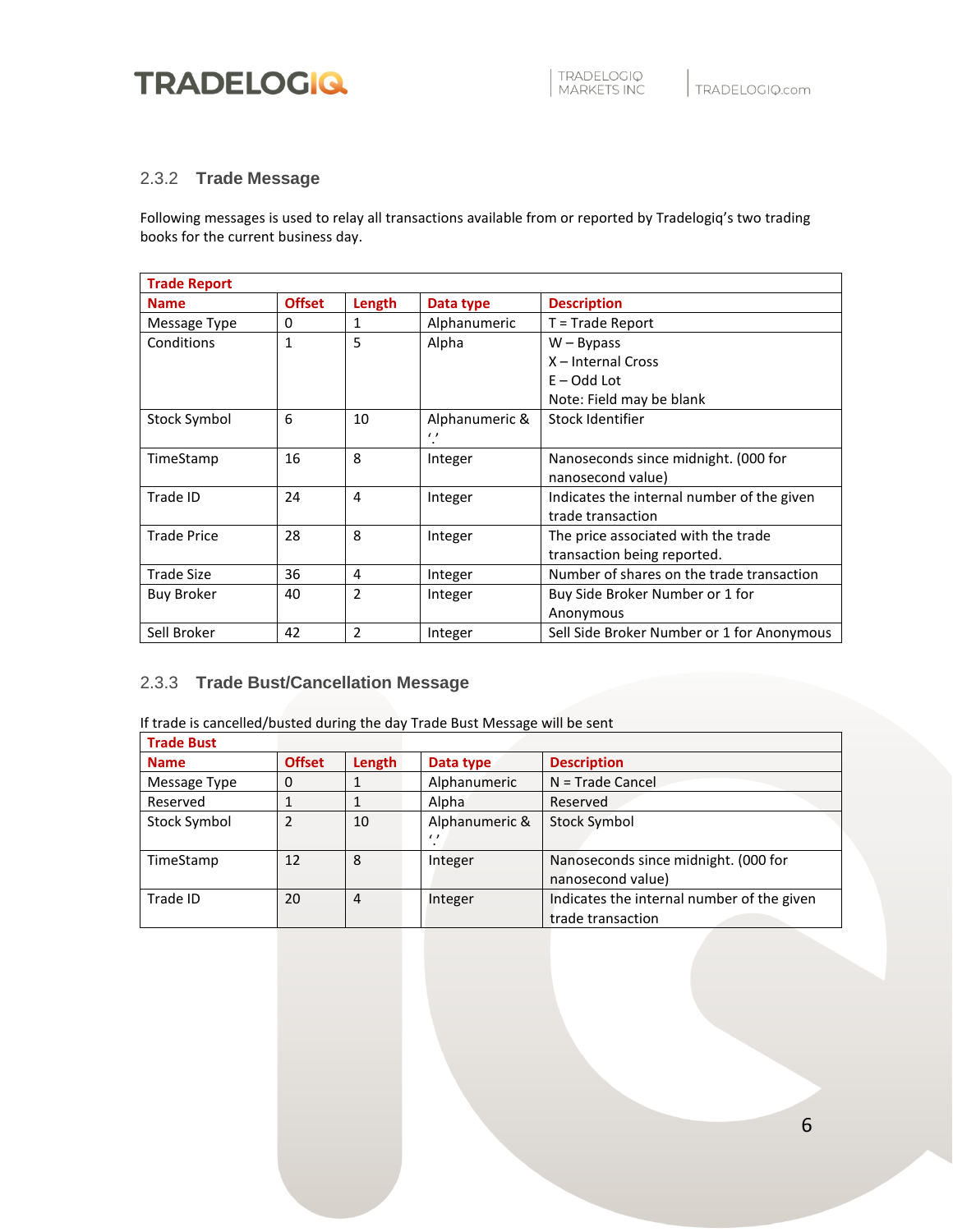

#### <span id="page-6-0"></span>2.3.4 **Trade Amend/Correction Message**

Trade amendments during the day will send below message.

| <b>Trade Correction Message</b> |               |        |                              |                                                            |  |  |
|---------------------------------|---------------|--------|------------------------------|------------------------------------------------------------|--|--|
| <b>Name</b>                     | <b>Offset</b> | Length | Data type                    | <b>Description</b>                                         |  |  |
| Message Type                    | 0             | 1      | Alphanumeric                 | M=Amend                                                    |  |  |
| Reserved                        | 1             | 1      | Alpha                        | Reserved                                                   |  |  |
| Stock Symbol                    | 2             | 10     | Alphanumeric &<br>$\epsilon$ | Stock Identifier                                           |  |  |
| TimeStamp                       | 12            | 8      | Integer                      | Nanoseconds since midnight. (000 for<br>nanosecond value)  |  |  |
| Original Trade ID               | 20            | 4      | Integer                      | Original internal number of the given trade<br>transaction |  |  |
| Original Trade<br>Price         | 24            | 8      | Price                        | Original price associated with the trade<br>transaction    |  |  |
| Original Trade Size             | 32            | 4      | Integer                      | Trade Size reported on the original trade<br>transaction   |  |  |
| <b>Corrected Trade</b><br>Price | 36            | 8      | Price                        | Price associated with the trade correction<br>reported     |  |  |
| <b>Corrected Trade</b><br>Size  | 44            | 4      | Integer                      | Number of shares with the trade correction                 |  |  |

### <span id="page-6-1"></span>2.3.5 **System Event Message**

The system event message is used to signal a market or a data feed handler event

| <b>Trade Bust</b> |               |        |              |                                      |
|-------------------|---------------|--------|--------------|--------------------------------------|
| <b>Name</b>       | <b>Offset</b> | Length | Data type    | <b>Description</b>                   |
| Message Type      |               |        | Alphanumeric | S = System Event Message             |
| Event Code        |               |        | Alphanumeric | See Below For codes                  |
| Reserved          |               |        | Alpha        |                                      |
| TimeStamp         | 4             | 8      | Integer      | Nanoseconds since midnight. (000 for |
|                   |               |        |              | nanosecond value)                    |

Supported System Event codes on daily basis

| Code | <b>Description</b>                                                                         |
|------|--------------------------------------------------------------------------------------------|
| Ω    | Start of messages; The start if day message is the first message sent out in a trading day |
| S    | Start of System Hours; This message indicate that Tradelogiq order books are Open and      |
|      | ready to start accepting order                                                             |
| Q    | Start of Market Hours; This message is intended to indicate that Market Hours order are    |
|      | available for execution                                                                    |
| M    | End of Market Hours; This message is intended to indicate that Market Hours are no         |
|      | longer available for execution                                                             |
| F    | End of System Hours; It indicates that Tradelogiq order books are now closed and will not  |
|      | accept new orders. It is still possible to receive broken trade messages and order delete  |
|      | messages after the End of System message                                                   |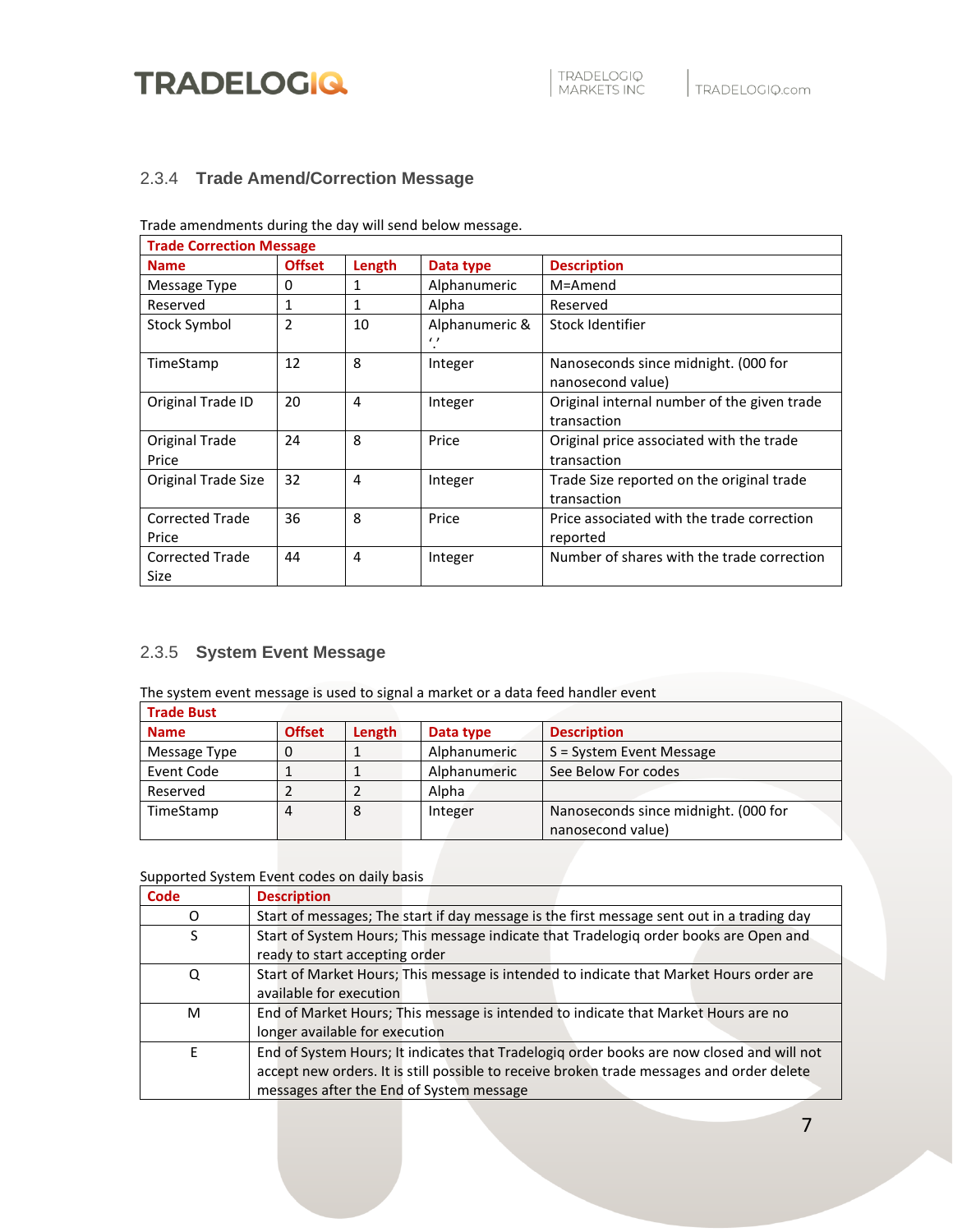

| End of Messages. This is always the last message sent in any trading day. |
|---------------------------------------------------------------------------|
| Trading Halted due to Market-Wide Circuit Breaker                         |
| Trading Resumed following Market-Wide Circuit Breaker                     |

### <span id="page-7-0"></span>2.3.6 **Stock Directory Message**

At start if each trading day, OSI disseminates stock directory messages for supported securities.

| <b>Stock Directory Message</b> |                |                |                  |                                              |  |
|--------------------------------|----------------|----------------|------------------|----------------------------------------------|--|
| <b>Name</b>                    | <b>Offset</b>  | Length         | <b>Data Type</b> | <b>Description</b>                           |  |
| Message Type                   | $\Omega$       | $\mathbf{1}$   |                  | R - Stock Directory Message                  |  |
| Market                         | $\mathbf{1}$   | $\mathbf{1}$   | Alphanumeric     | Indicates the listing market of security:    |  |
|                                |                |                |                  | $'t' = TSX$                                  |  |
|                                |                |                |                  | $V'$ = Venture                               |  |
|                                |                |                |                  | $'c'$ = CNSX                                 |  |
|                                |                |                |                  | 'q' = Nasdaq Canada                          |  |
|                                |                |                |                  | $'o' = Omega$                                |  |
|                                |                |                |                  | $z' =$ Aequitas                              |  |
| <b>Stock</b>                   | $\overline{2}$ | 10             | Alphanumeric &   | Denotes the security symbol on Omega ATS     |  |
|                                |                |                | $\iota$          | and Lynx ATS                                 |  |
| Timestamp                      | 12             | 8              | Integer          | Nanoseconds since midnight. (000 for         |  |
|                                |                |                |                  | nanosecond value)                            |  |
| Board Lot Size                 | 20             | $\overline{4}$ | Integer          | Indicates a board lot size                   |  |
| Instrument ID                  | 24             | $\overline{2}$ | Integer          | Internal instrument identifier for Omega ATS |  |
|                                |                |                |                  | and Lynx ATS                                 |  |
| Shortable                      | 26             | $\mathbf{1}$   | Alpha            | Indicates the short status of a security:    |  |
|                                |                |                |                  | $E'$ = short exempt                          |  |
|                                |                |                |                  | $'S' = shortable$                            |  |
|                                |                |                |                  | $'N'$ = not shortable                        |  |
| Dividend Indicator             | 27             | $\mathbf{1}$   | Alpha            | $'A' = Annual$                               |  |
|                                |                |                |                  | 'S' = Semi Annual                            |  |
|                                |                |                |                  | $'Q' =$ Quarterly                            |  |
|                                |                |                |                  | $'M' = Monthly$                              |  |
| <b>Reserved</b>                | 28             | 9              | Alphanumeric     | Reserved for future use                      |  |
| Currency                       | 37             | 3              | Alpha            | Indicates currency for the symbol            |  |
|                                |                |                |                  | 'CAD' = Canadian Dollars                     |  |
|                                |                |                |                  | 'USD' = US Dollars                           |  |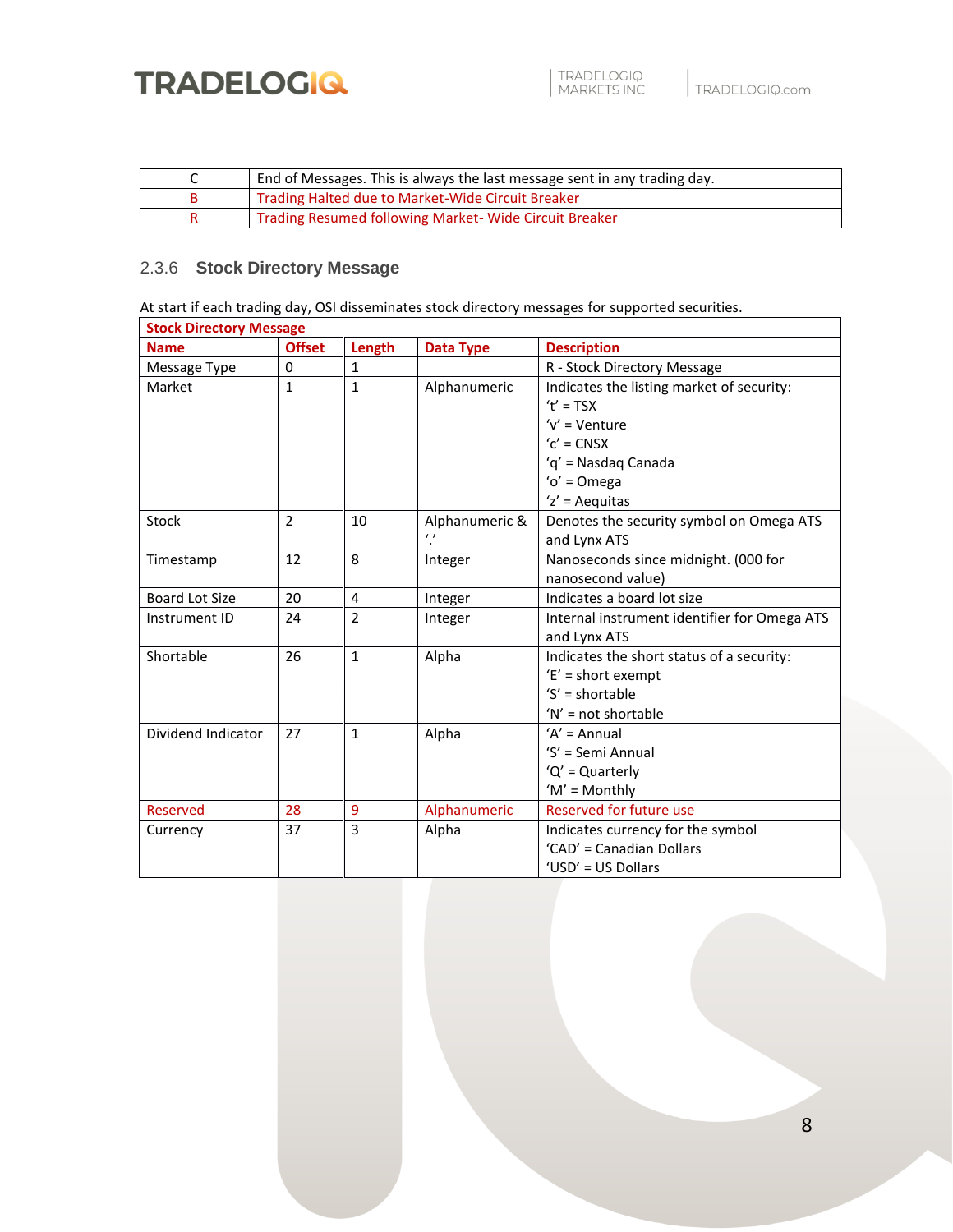

### <span id="page-8-0"></span>2.3.7 **Extended Stock Directory Message**

### Extended Stock Directory are for Special stock symbols eg warrants debentures rights

| <b>Extended Stock Directory Message</b> |                |                |                  |                                              |  |  |
|-----------------------------------------|----------------|----------------|------------------|----------------------------------------------|--|--|
| <b>Name</b>                             | <b>Offset</b>  | Length         | <b>Data Type</b> | <b>Description</b>                           |  |  |
| Message Type                            | 0              | $\mathbf{1}$   | Alphanumeric     | r - Stock Directory Message                  |  |  |
| Market                                  | $\mathbf{1}$   | $\mathbf{1}$   | Alphanumeric     | Indicates the listing market of security:    |  |  |
|                                         |                |                |                  | $'t' = TSX$                                  |  |  |
|                                         |                |                |                  | $V'$ = Venture                               |  |  |
|                                         |                |                |                  | $'c'$ = CNSX                                 |  |  |
|                                         |                |                |                  | 'q' = Nasdaq Canada                          |  |  |
|                                         |                |                |                  | $'o' = Omega$                                |  |  |
|                                         |                |                |                  | $z' = A$ equitas                             |  |  |
| Stock                                   | $\overline{2}$ | 10             | Alphanumeric &   | Denotes the security symbol on Omega ATS     |  |  |
|                                         |                |                | $\epsilon$       | and Lynx ATS                                 |  |  |
| Timestamp                               | 12             | 8              | Integer          | Nanoseconds since midnight. (000 for         |  |  |
|                                         |                |                |                  | nanosecond value)                            |  |  |
| <b>Board Lot Size</b>                   | 20             | 4              | Integer          | Indicates a board lot size                   |  |  |
| Instrument ID                           | 24             | $\overline{2}$ | Integer          | Internal instrument identifier for Omega ATS |  |  |
|                                         |                |                |                  | and Lynx ATS                                 |  |  |
| Shortable                               | 26             | $\mathbf{1}$   | Alpha            | Indicates the short status of a security:    |  |  |
|                                         |                |                |                  | $'E'$ = short exempt                         |  |  |
|                                         |                |                |                  | $'S' = shortable$                            |  |  |
|                                         |                |                |                  | $'N'$ = not shortable                        |  |  |
| Frequency                               | 27             | $\mathbf{1}$   | Alpha            | $'A' = Annual$                               |  |  |
|                                         |                |                |                  | 'S' = Semi Annual                            |  |  |
|                                         |                |                |                  | 'Q' = Quarterly                              |  |  |
|                                         |                |                |                  | $'M' = Monthly$                              |  |  |
| Reserved                                | 28             | 9              | Alphanumeric     | Reserved for future use                      |  |  |
| Currency                                | 37             | 3              | Alpha            | Indicates currency for the symbol            |  |  |
|                                         |                |                |                  | 'CAD' = Canadian Dollars                     |  |  |
|                                         |                |                |                  | 'USD' = US Dollars                           |  |  |
| Security Type                           | 40             | $\mathbf{1}$   | Alpha            | 'd' = Debentures                             |  |  |
|                                         |                |                |                  | $'r' =$ Rights                               |  |  |
|                                         |                |                |                  | $'n' = Notes$                                |  |  |
|                                         |                |                |                  | $w' = Warrants$                              |  |  |
| <b>Expiry Date</b>                      | 41             | 8              | Date             | Date of expiry in the format YYYYMMDD        |  |  |
| Description                             | 49             | 20             | Alphanumeric     | Description of Security                      |  |  |
| Reserved                                | 69             | 3              | Alpha            | Reserved                                     |  |  |